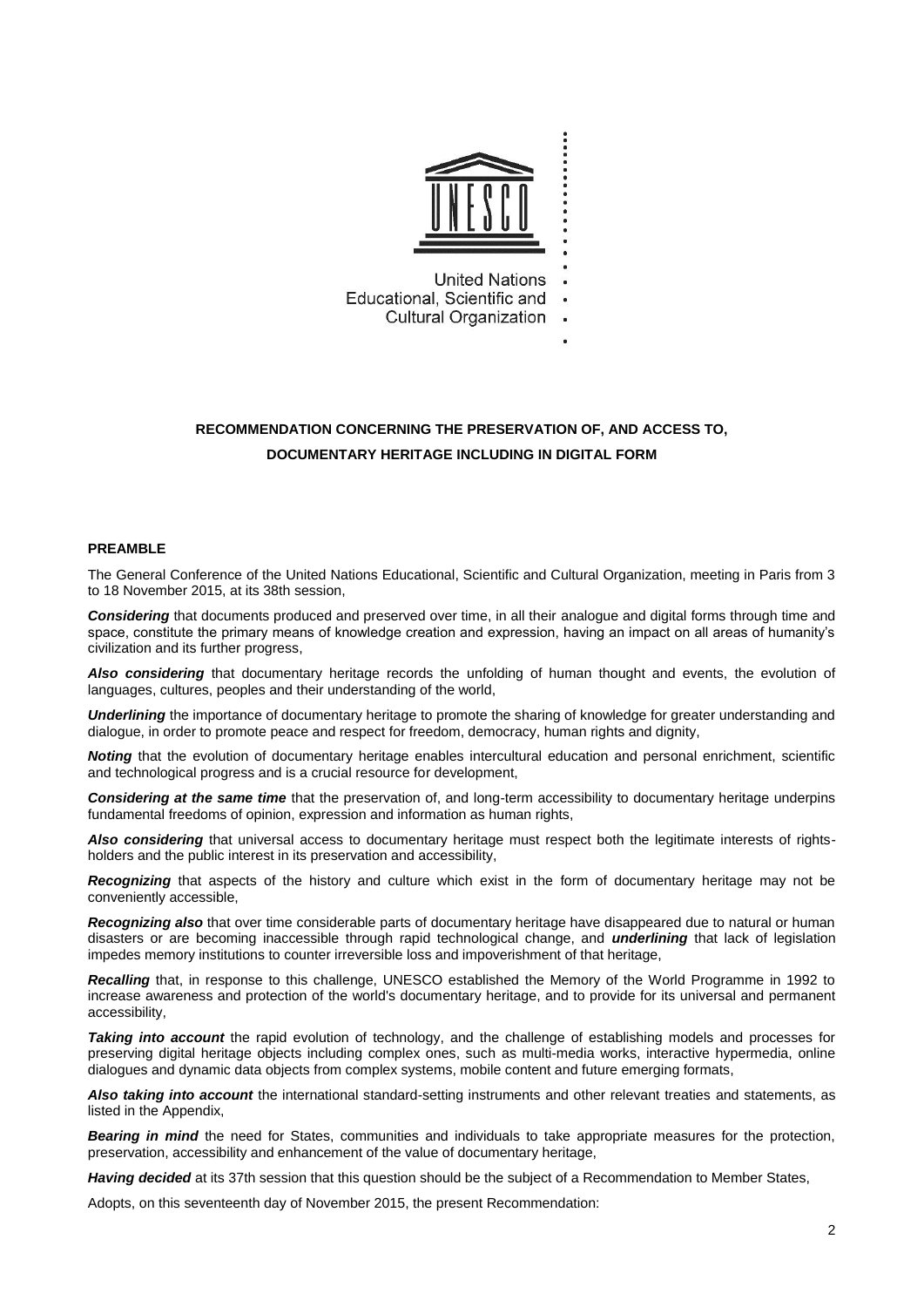### **DEFINITIONS**

For the purposes of this Recommendation, a **document** is an object comprising analogue or digital informational content and the carrier on which it resides. It is preservable and usually moveable. The content may comprise signs or codes (such as text), images (still or moving) and sounds, which can be copied or migrated. The carrier may have important aesthetic, cultural or technical qualities. The relationship between content and carrier may range from incidental to integral.

**Documentary heritage** comprises those single documents – or groups of documents – of significant and enduring value to a community, a culture, a country or to humanity generally, and whose deterioration or loss would be a harmful impoverishment. Significance of this heritage may become clear only with the passage of time. The world's documentary heritage is of global importance and responsibility to all, and should be fully preserved and protected for all, with due respect to and recognition of cultural mores and practicalities. It should be permanently accessible and re-usable by all without hindrance. It provides the means for understanding social, political, collective as well as personal history. It can help to underpin good governance and sustainable development. For each State, its documentary heritage reflects its memory and identity, and thus contributes to determine its place in the global community.

**Memory institutions** may include but are not limited to archives, libraries, museums and other educational, cultural and research organizations.

### **1. IDENTIFICATION OF DOCUMENTARY HERITAGE**

- 1.1 Member States are encouraged to support their memory institutions in establishing selection, collection and preservation policies by research and consultation, guided by internationally established and defined standards regarding documentary heritage in their territories. The documents, fonds and collections should be managed in a way that ensures their preservation and accessibility over time, and assigns means of discovery, including cataloguing and metadata.
- 1.2 Policies, mechanisms and criteria for selecting, acquiring and de-selecting documentary heritage should be developed by memory institutions in coordination with civil society, taking into account not only key documents but also their contextual material, including social media. Selection criteria must be non-discriminatory and clearly defined. Selection must also be neutrally balanced with respect to knowledge fields, artistic expressions and historic eras. Because of their inherently temporary nature, decisions concerning the preservation of digital documents may need to be made at or before the time of creation.
- 1.3 Member States are encouraged to identify specific documentary heritage the survival of which is at potential or imminent risk, and draw it to the attention of competent bodies able to take appropriate preservation measures. They should support and strengthen their relevant memory institutions and, where practical and appropriate, encourage research communities and private owners to care for their own documentary heritage in the public interest. Similarly, public and private institutions should ensure professional care for the documents which they themselves create.
- 1.4 Member States should encourage the identification and nomination of significant documentary heritage to national, regional or international Memory of the World Registers as a means of raising awareness.

1.5 Member States are invited to develop training and capacity-building schemes as appropriate to ensure the identification, preservation and access to documentary heritage.

#### **2. PRESERVATION OF DOCUMENTARY HERITAGE**

- 2.1 Preservation of documentary heritage means encompassing techniques, treatments, procedures and technologies of any nature, preventive and remedial, aiming at the preservation of the documents and of the information contained therein.
- 2.2 Preservation is an ongoing process requiring the management of both analogue and digital objects and can be enhanced by scholarship, technology and science. Analogue carriers should be retained where they have continuing value as authentic originals, artefacts or information bearing objects. In the case of digital documents, action and intervention are desirable from before the point of creation and acquisition, in order to optimize further management, minimize costs and to properly manage the risks involved. Cooperation should be further encouraged among governments, memory institutions and the private sector.
- 2.3 In pursuing measures of preservation, integrity, authenticity and reliability should be the guiding principles. Concrete measures and actions should follow the international legislation and the recommendations, guidelines, best practices and standards developed or supported by memory institutions. The Memory of the World Programme, should provide a platform to promote standards and share best practices.
- 2.4 Member States are encouraged to develop awareness-raising and capacity-building measures and policies as a key component of preservation, including promoting research as well as training for documentary heritage professionals and providing facilities for such. These should embrace curatorial best practices, current and emerging technologies, forensic skills and core competencies in relevant scholarship, science, technology and engineering, thereby raising awareness of the urgency of timely preservation action in a constantly changing environment.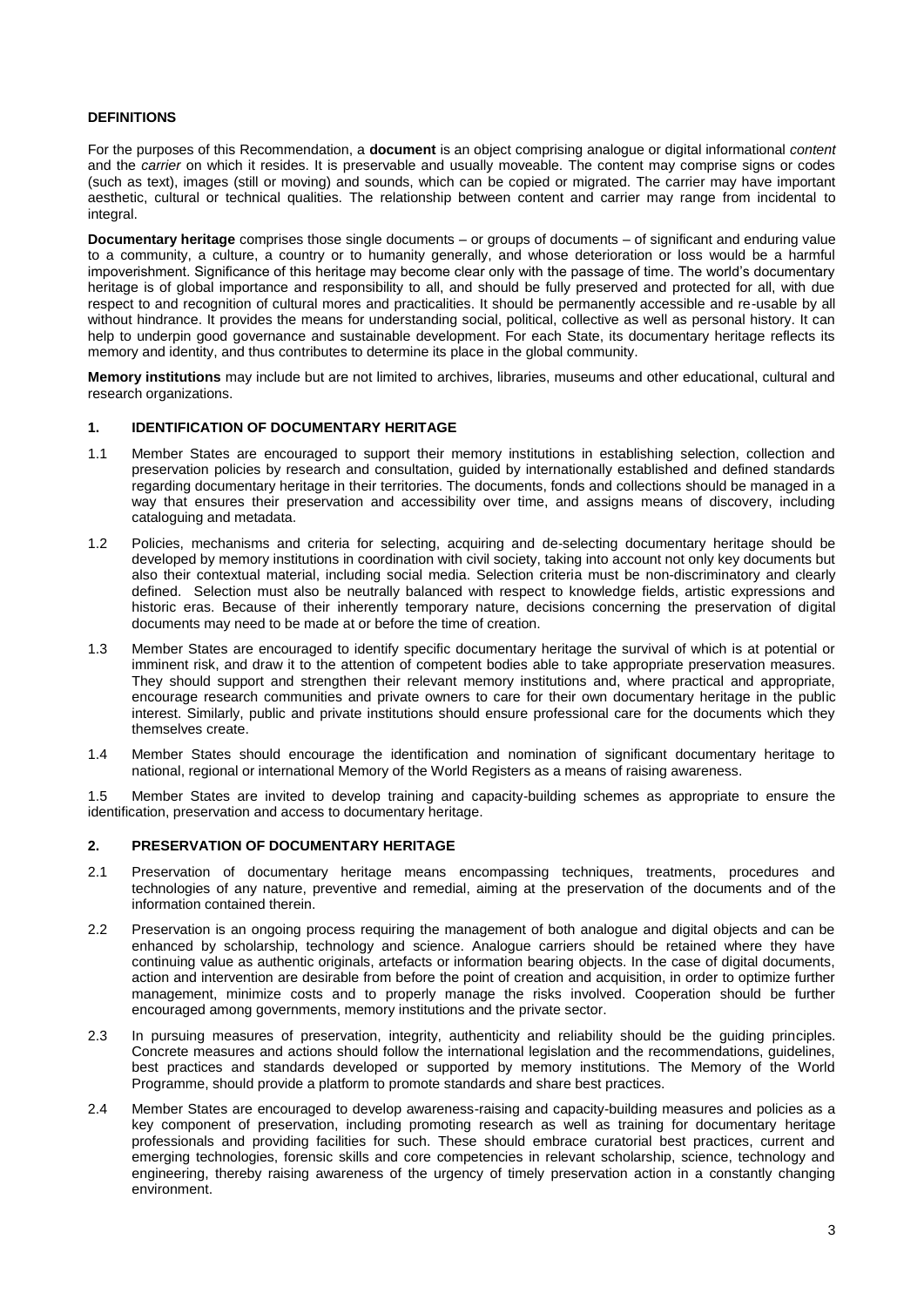- 2.5 The existence of possibly legitimate access restrictions on any part of the documentary heritage should not inhibit or limit the ability of memory institutions to take preservation action. Member States are invited to take this consideration into account while implementing this recommendation and through updating their relevant domestic legislation.
- 2.6 Member States that hold in their memory institutions collections originating in or of relevance to other States are encouraged to share digital programmes and copies of such heritage with the Parties concerned.
- 2.7 Member States should encourage consistency of best practice and preservation standards across memory institutions, including risk management, such as the degradation and theft of documents, and investment in appropriate technical infrastructure. This may include nationwide coordination and sharing of tasks among memory institutions, based on their existing roles, strengths and responsibilities.
- 2.8 Member States are encouraged to support memory institutions' participation in the development of international standards for preservation. Member States are further invited to encourage memory institutions to link with the appropriate professional associations to both enhance and share their technical knowledge, and contribute to the ongoing development of international standards.
- 2.9 Member States are invited to support the development of academic curricula for digital preservation, as well as networking activities at national, regional and international levels for more effective implementation of the Memory of the World Programme, and the promotion of exchanges of experiences among UNESCO Member States based on best practice models.

### **3. ACCESS TO DOCUMENTARY HERITAGE**

- 3.1 Member States are encouraged to provide appropriate legislative frameworks for memory institutions and ensure their necessary independence in preserving and providing access to documentary heritage, so as to sustain public trust in the scope of material selected, and the way in which it is preserved. The provision of access is visible evidence and justification of public expenditure on preservation.
- 3.2 Member States are urged to promote and facilitate maximum inclusive access to, and use of, documentary heritage by empowering memory institutions to provide accurate and up-to-date catalogues and finding aids, equitable person-to-person access services to the original documents, if necessary for research, Internet and web-based publications and portals, electronic and digitized content, using international best practice standards. Member States are further encouraged to support memory institutions in the development of international standards for access and use, using recognized standards that support interoperability. Whenever possible, content should be structured, machine-readable and linkable.
- 3.3 The avenues for providing access to documentary heritage are multiplying through the growth of information and communication technologies and the development of global networks among memory institutions and their partners. Member States should encourage and support the development of outreach programmes, including exhibitions, travelling presentations, radio and television programmes, publications, consumer products, online streaming, social media, lectures, educational programmes, special events and the digitization of content for downloading.
- 3.4 Programmes for access to documentary heritage may be facilitated by partnerships, including public-private ones. Member States are invited to encourage such arrangements if they are responsible and equitable.
- 3.5 Where restrictions to accessing documentary heritage are necessary to protect privacy, human safety, security, confidentiality or for other legitimate reasons, they should be clearly defined and stated and be of limited duration. They should be underpinned by appropriate national legislation or regulation by including an appeals mechanism against such decisions.
- 3.6 When updating or enacting new legislation which impacts on access to documentary heritage, Member States should consider the need to maximize such access while respecting the legitimate interests of the rights-holders. Member States are encouraged to extend this public access to countries with which they have shared a historical documentary heritage.
- 3.7 Member States are invited to enhance the visibility and accessibility of their documentary heritage through the outreach activities and publications of the Memory of the World Programme as appropriate, with investment in digitization of content for access purposes now being one of its key components. Member States should support and promote public domain access, and wherever possible, encourage the use of public licensing and open access solutions.

# **4. POLICY MEASURES**

- 4.1 Member States are urged to consider their documentary heritage as an invaluable asset and to apply this perspective in national legislation, development policies and agendas. They are further encouraged to recognize the long-term need for new investment in the preservation of different types of originals in analogue format, in digital infrastructure and skills, and to adequately endow memory institutions.
- 4.2 At the same time, in the context of their national heritage policies, Member States are encouraged to take a global view of the needs of memory institutions, beyond the practicalities of infrastructure, and encourage logical partnerships and cost sharing with other entities in setting up shared facilities, processes and services.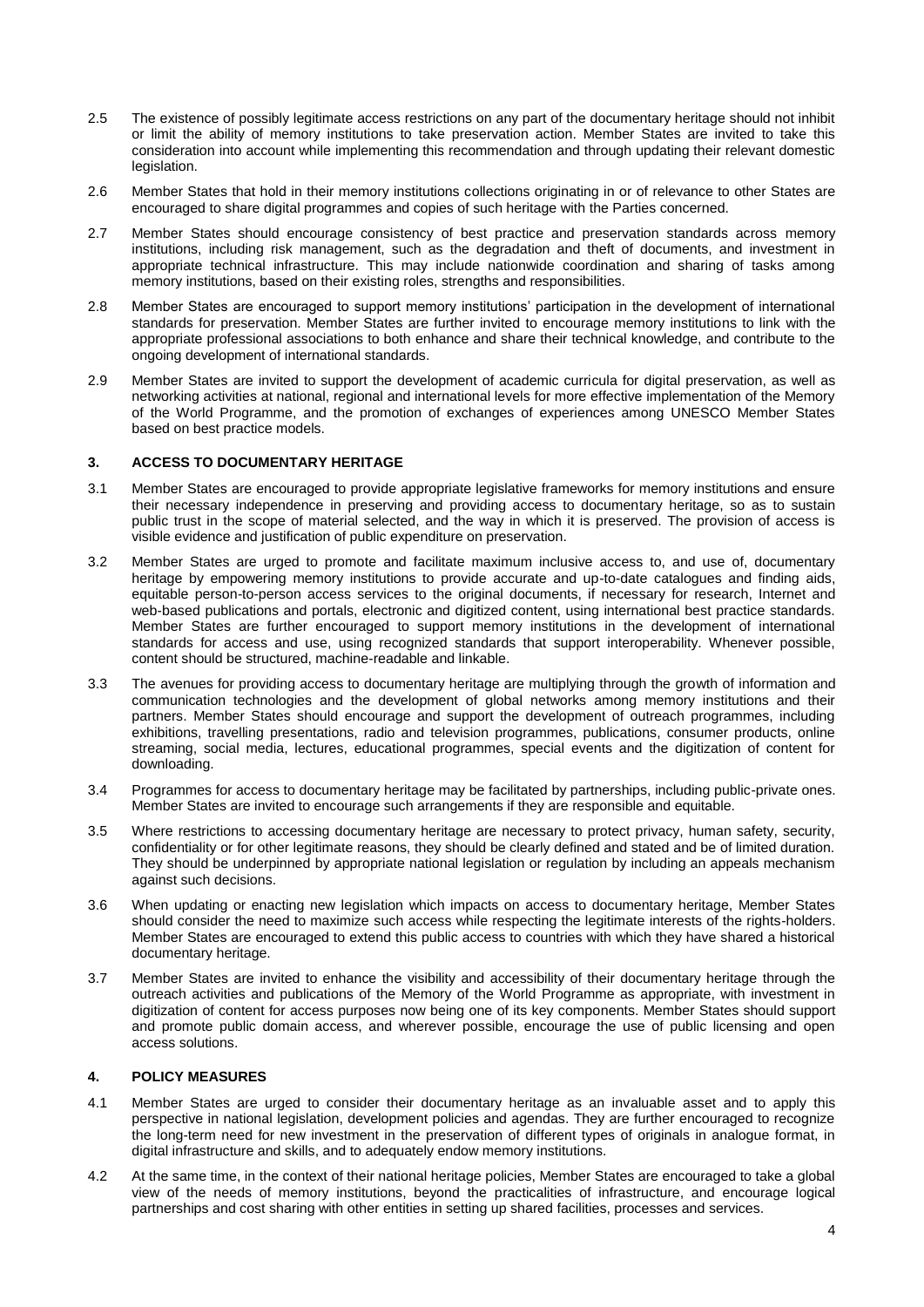- 4.3 Private and local institutions and individuals holding valuable collections need public encouragement and support as well as adequate visibility in national directories.
- 4.4 Member States should improve access to documentary heritage by encouraging the development of new forms and tools of education and research on documentary heritage and their presence in the public domain.
- 4.5 Through legislation and policy, Member States are encouraged to create in a participatory approach a stable, enabling environment that will give incentives to sponsors, foundations and other external parties to support memory institutions and, with them, to invest in the preservation, accessibility and use of documentary heritage in the public interest.
- 4.6 Member States are encouraged to periodically review copyright codes and legal deposit regimes to ensure they are fully effective, with limitations and exceptions, for preserving and accessing documentary heritage in all its forms. Effectiveness would also profit from the strengthening and harmonization of legislation and alignment of policies among Member States.
- 4.7 Where preserving and accessing documentary heritage requires the use of software or other proprietary technology not covered by copyright exceptions, Member States are invited to facilitate access to proprietary codes, keys and unlocked versions of technology on a non-profit basis.
- 4.8 In order to facilitate optimal exchange of data, Member States should encourage the development and use of internationally recognized open source software and standardized interfaces for managing digital documentary heritage, and seek the cooperation of software and hardware developers in extracting data and content from proprietary technologies. Likewise, their memory institutions should aim for international standardization and interchangeability of cataloguing methods and standards.
- 4.9 Member States are invited to support and develop policies and initiatives affecting documentary heritage, including monitoring the status of documentary heritage inscribed on the Memory of the World Registers.
- 4.10 Member States are encouraged to contribute building synergies between the Memory of the World Programme and other heritage programmes in order to assure further coherence of actions.

#### **5. NATIONAL AND INTERNATIONAL COOPERATION**

- 5.1 In view of the need to intensify national and international cooperation and exchanges, in particular through the pooling of human and material resources to assist research and the protection and preservation of documentary heritage, Member States should support the exchange of research data, publications, and information; the training and exchange of specialist personnel and equipment. They should promote the organization of meetings, study courses and working groups on particular subjects, such as cataloguing, risk management, identification of endangered documentary heritage and modern research.
- 5.2 Member States should encourage cooperation with international and regional professional associations, institutions and organizations concerned with documentary heritage preservation and access, with a view to implementing bilateral or multilateral research projects and publishing guidelines, policies and best practice models.
- 5.3 Member States are invited to facilitate the exchange between countries of copies of documentary heritage that relate to their own culture, shared history or heritage, and of other identified documentary heritage, in particular due to their shared and entangled historical nature or in the framework of the reconstitution of dispersed original documents, as appropriate, which has been the object of preservation work in another country. The exchange of copies will have no implications on the ownership of originals.
- 5.4 To the best of their ability, Member States should take all appropriate measures to safeguard their documentary heritage against all human and natural dangers to which it is exposed, including the risks deriving from armed conflicts. Likewise, they should refrain from acts likely to damage documentary heritage or diminish its value or impede its dissemination or use, whether it is to be found on the territory of one Member State or on the territory of other States.
- 5.5 Member States are encouraged to engage in international cooperation to safeguard endangered documentary heritage through digitization or other means following a request made by another Member State.
- 5.6 Member States are invited to strengthen their cooperation with the Memory of the World Programme through their memory institutions by establishing national Memory of the World committees and registers, when deemed appropriate.

\*\*\*

The General Conference recommends that Member States should apply the above provisions concerning the preservation of and access to documentary heritage by taking whatever legislative or policy measures or other steps that may be required, in conformity with the constitutional practice of each State, to give effect, within their respective territories to the principles, measures and norms set forth in this Recommendation.

The General Conference recommends that Member States bring this Recommendation to the attention of the appropriate authorities and bodies.